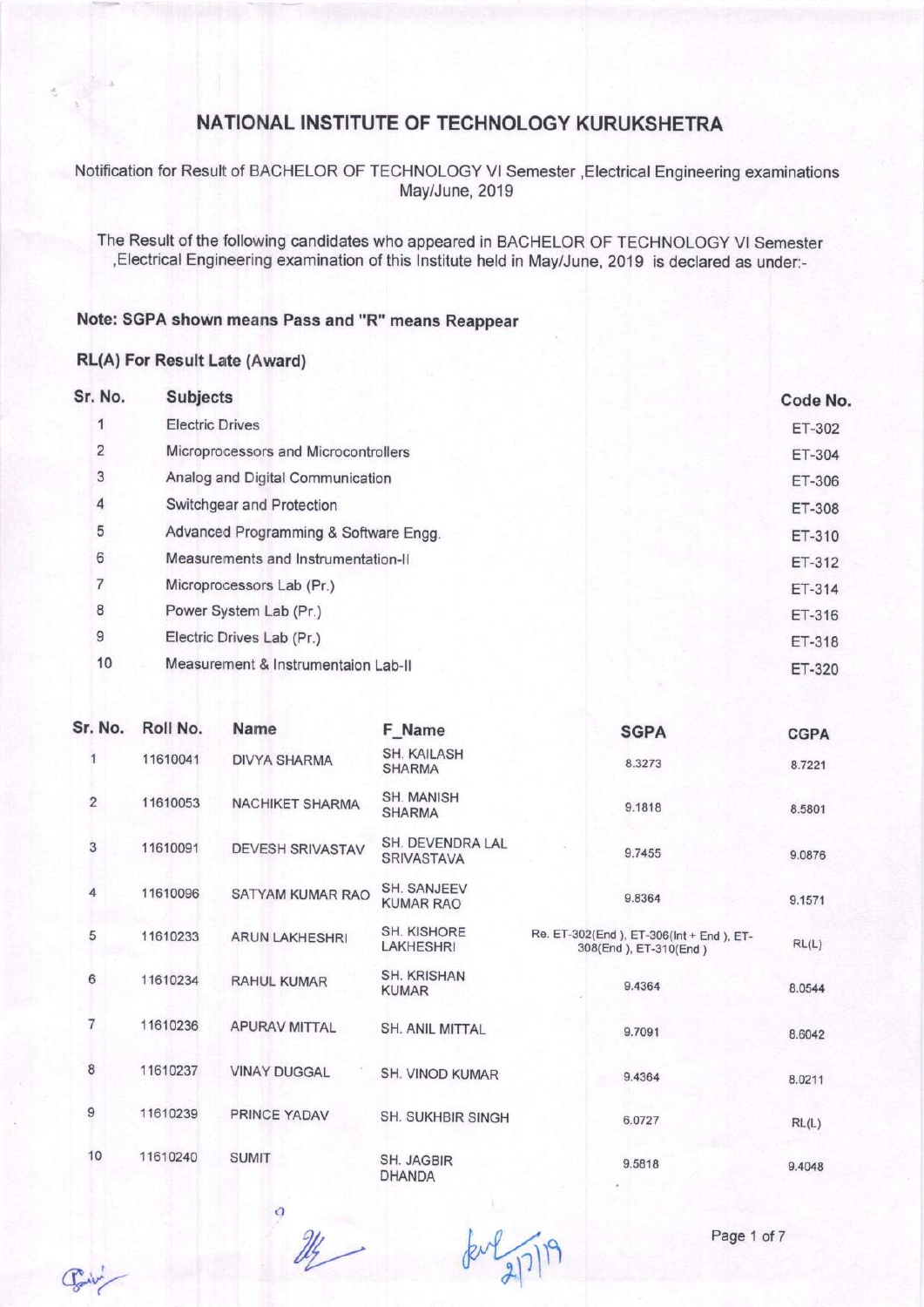Notification for Result of BACHELOR OF TECHNOLOGY Vl Semester ,Electrical Engineering examinations May/June,2019

| 11 | 11610241 | <b>NIKHIL SHARMA</b>                  | <b>SH. VINOD KUMAR</b>                | 8.4909          | 7.9728                  |
|----|----------|---------------------------------------|---------------------------------------|-----------------|-------------------------|
| 12 | 11610242 | SANJAY SHOORAY                        | SH. RAJ PAL                           | 8.7091          | 8.0544                  |
| 13 | 11610243 | DHARMENDER YADAV SH. DALIP SINGH      |                                       | 9.3636          | 8.5076                  |
| 14 | 11610244 | <b>SACHIN MEENA</b>                   | SH. DHARAM SINGH<br><b>MEENA</b>      | 4.9636          | RL(L)                   |
| 15 | 11610245 | <b>DIWAKAR KUMAR</b>                  | SH. VIDYANAND<br>DAS                  | 6.7818          | 6.6707                  |
| 16 | 11610247 | <b>VINEET KUMAR</b>                   | SH. PARAMJIT<br><b>SINGH</b>          | 7.5636          | 8.0816                  |
| 17 | 11610248 | <b>MAYANK VERMA</b>                   | SH. PYARELAL<br><b>VERMA</b>          | 7.8727          | 8.0453                  |
| 18 | 11610249 | <b>VISHAL DIXIT</b>                   | <b>SH. BABUL NATH</b><br><b>DIXIT</b> | 8.4545          | 8.3233                  |
| 19 | 11610250 | MANOJ                                 | SH. SATYA<br><b>NARAYAN</b>           | 7.4000          | RL(L)                   |
| 20 | 11610251 | <b>TANMAY TIWARI</b>                  | SH. K.C. TIWARI                       | 9.1636          | 9.2417                  |
| 21 | 11610254 | DEEPTI DEBBERA                        | SH. SHYAM BABU                        | 8.6545          | RL(L)                   |
| 22 | 11610256 | <b>RAJAT MEENA</b>                    | SH. SHYAM<br><b>SUNDER MEENA</b>      | 6.6727          | RL(L)                   |
| 23 | 11610257 | <b>DEEPAK SINGH</b><br><b>CHAUHAN</b> | <b>SH. MAMRAJ SINGH</b>               | 8.4000          | 8.5619                  |
| 24 | 11610260 | <b>UDIT MAHESHWARI</b>                | SH. NEERAJ<br><b>MAHESHWARI</b>       | 8.7273          | 8.5891                  |
| 25 | 11610261 | <b>SHASHI RANJAN</b><br><b>KUMAR</b>  | SH. SATYANDRA<br>PRASAD               | 7.0727          | 7.1450                  |
| 26 | 11610262 | SHREYANK CHANDRA                      | <b>SH. SURESH</b><br><b>CHANDRA</b>   | 9.1273          | 8.4864                  |
| 27 | 11610263 | <b>DEEPAK SAHU</b>                    | <b>SH. RAM PRATAP</b><br>SAHU         | 9.1273          | 9.0876                  |
| 28 | 11610266 | <b>KUNAL GUPTA</b>                    | <b>SH. AJIT KUMAR</b><br><b>GUPTA</b> | 7.8000          | 7.6224                  |
| 29 | 11610267 | <b>ARUN</b>                           | SH. RAJ KUMAR                         | 7.9091          | 6.9335                  |
| 30 | 11610268 | <b>TEJPAL</b>                         | <b>SH. RAMESH</b><br><b>KUMAR</b>     | Re. ET-306(End) | $F\lambda(L)$<br>0.0000 |
| 31 | 11610270 | <b>VIKAS YADAV</b>                    | SH. SURESH<br><b>KUMAR</b>            | 5.3455          | RL(L)                   |

 $\mathbb{Z}$   $\mathbb{Z}$   $\mathbb{Z}$   $\mathbb{Z}$   $\mathbb{Z}$   $\mathbb{Z}$   $\mathbb{Z}$   $\mathbb{Z}$   $\mathbb{Z}$   $\mathbb{Z}$   $\mathbb{Z}$   $\mathbb{Z}$   $\mathbb{Z}$   $\mathbb{Z}$   $\mathbb{Z}$   $\mathbb{Z}$   $\mathbb{Z}$   $\mathbb{Z}$   $\mathbb{Z}$   $\mathbb{Z}$   $\mathbb{Z}$   $\mathbb{Z}$   $\mathbb{Z}$   $\mathbb{Z}$   $\mathbb{$  $knlq\n$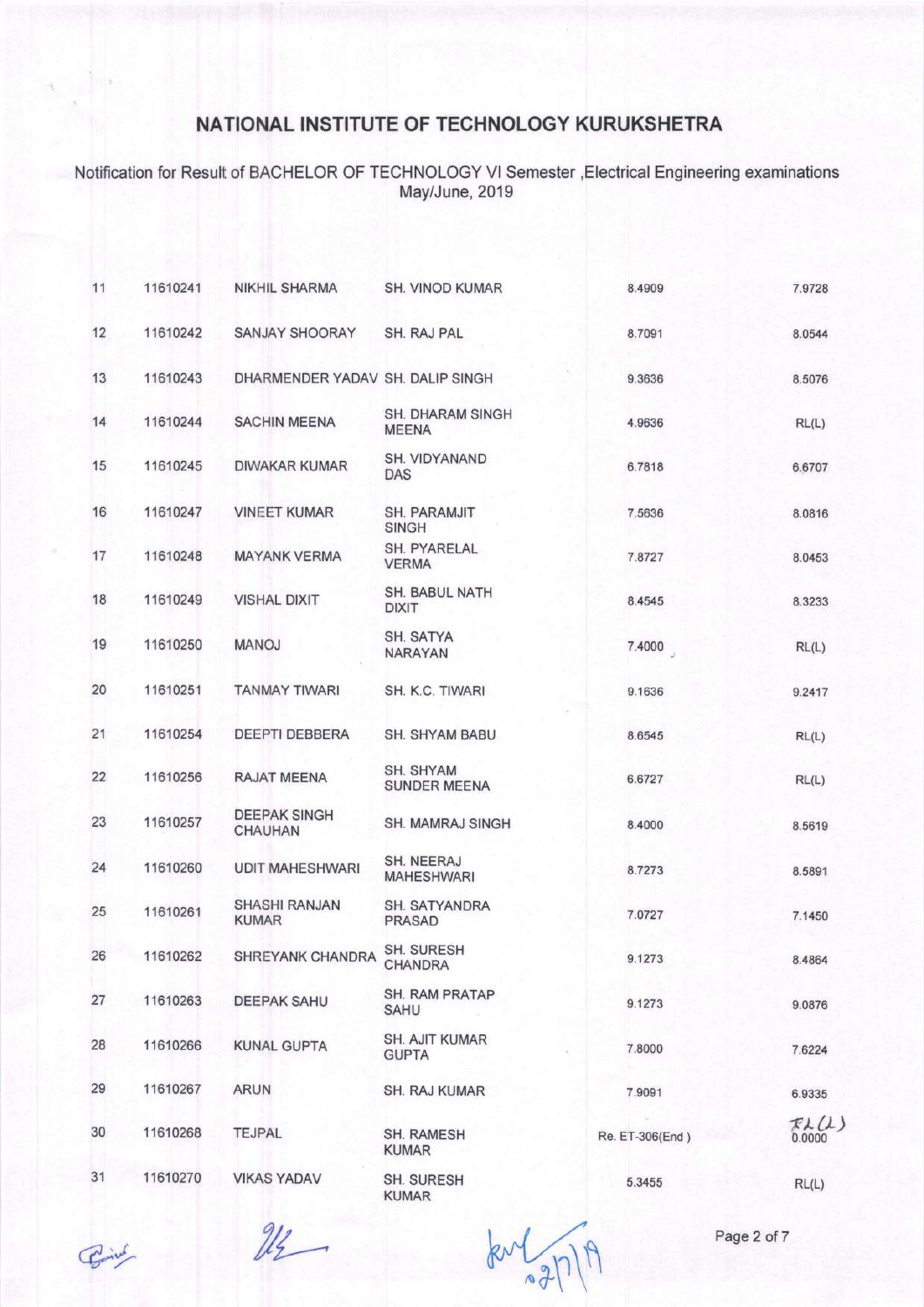Notification for Result of BACHELOR OF TECHNOLOGY Vl Semester ,Electrical Engineering examinations May/June, 2019

| 32 | 11610271 | SHIPRA GAUTAM                  | <b>SH. MOHAR SINGH</b>                         | 9.0727 | 8.8912 |
|----|----------|--------------------------------|------------------------------------------------|--------|--------|
| 33 | 11610272 | <b>HARSH TANK</b>              | <b>SH. MOHAN LAL</b><br><b>TAILOR</b>          | 9.5818 | 8.8852 |
| 34 | 11610273 | YUVRAJ SINGH<br><b>KAHLON</b>  | <b>SH. RAJ BIRENDER</b><br><b>SINGH KAHLON</b> | 9.1818 | 8.7644 |
| 35 | 11610274 | <b>ANTHONY MINJ</b>            | <b>SH. ANAND KUMAR</b><br><b>MINJ</b>          | 8.9818 | 8.5408 |
| 36 | 11610275 | <b>MONIKA SONKERIA</b>         | <b>SH. KAILASH</b><br><b>SONKERIA</b>          | 8.8727 | 8.5468 |
| 37 | 11610276 | <b>NEHA</b>                    | SH. HARI KRISHAN                               | 8.4727 | 7.9547 |
| 38 | 11610277 | <b>CHIRAG</b>                  | SH. JAGBIR SINGH                               | 8.9091 | 8.2810 |
| 39 | 11610278 | <b>MUKESH KUMAR</b><br>KHICHAR | SH. VIDYADHAR                                  | 9.5818 | 8.7885 |
| 40 | 11610279 | <b>VIKASH JANGIR</b>           | SH. SHYAM LAL<br><b>JANGIR</b>                 | 9.0364 | 8.1873 |
| 41 | 11610280 | RAHUL DHANDHI                  | <b>SH. JITENDER</b>                            | 8.9455 | 8.8459 |
| 42 | 11610281 | <b>NIKHIL KUMAR</b>            | SH. NAVIN KUMAR<br>CHAUDHARY                   | 9.4000 | 9.1450 |
| 43 | 11610282 | <b>ROHIT</b>                   | <b>SH. RAJ KUMAR</b>                           | 8.8364 | 8.5227 |
| 44 | 11610283 | <b>RITWIK KUMAR</b>            | <b>SH. RAKESH KUMAR</b>                        | 7.8182 | 7.5378 |
| 45 | 11610284 | ANKIT KUMAR BANSAL             | SH. TEEKAM CHAND<br><b>BANSAL</b>              | 8.3455 | 8.4139 |
| 46 | 11610285 | <b>SAURABH KUMAR</b>           | SH. RAVINDRA<br><b>KUMAR</b>                   | 8.4182 | 8.3535 |
| 47 | 11610286 | <b>ADITYA GUPTA</b>            | SH. RAKESH KR.<br><b>GUPTA</b>                 | 6.1818 | RL(L)  |
| 48 | 11610288 | <b>DIVYANSH JAIN</b>           | <b>SH. SUNIL KUMAR</b><br><b>JAIN</b>          | 9.2000 | 8.7069 |
| 49 | 11610289 | PRADHUMAN SINGH                | <b>SH. ASHOK KUMAR</b>                         | 8.8364 | 7.8157 |
| 50 | 11610290 | RAVINA KUMARI<br><b>MEENA</b>  | SH. JAGDISH<br>PRASAD MEENA                    | 9.1273 | 8.3233 |
| 51 | 11610291 | AMBUJ MISHRA                   | SH. SHAILENDRA<br><b>MISHRA</b>                | 9.2182 | 8.4079 |
| 52 | 11610292 | KARTIK KUMAR RAI               | SH. RAJESH KUMAR<br>RAI                        | 9.3091 | 8.3867 |

 $\frac{2k}{\sqrt{\frac{3}{2}}\sqrt{\frac{1}{1}}}}$  Page 3 of 7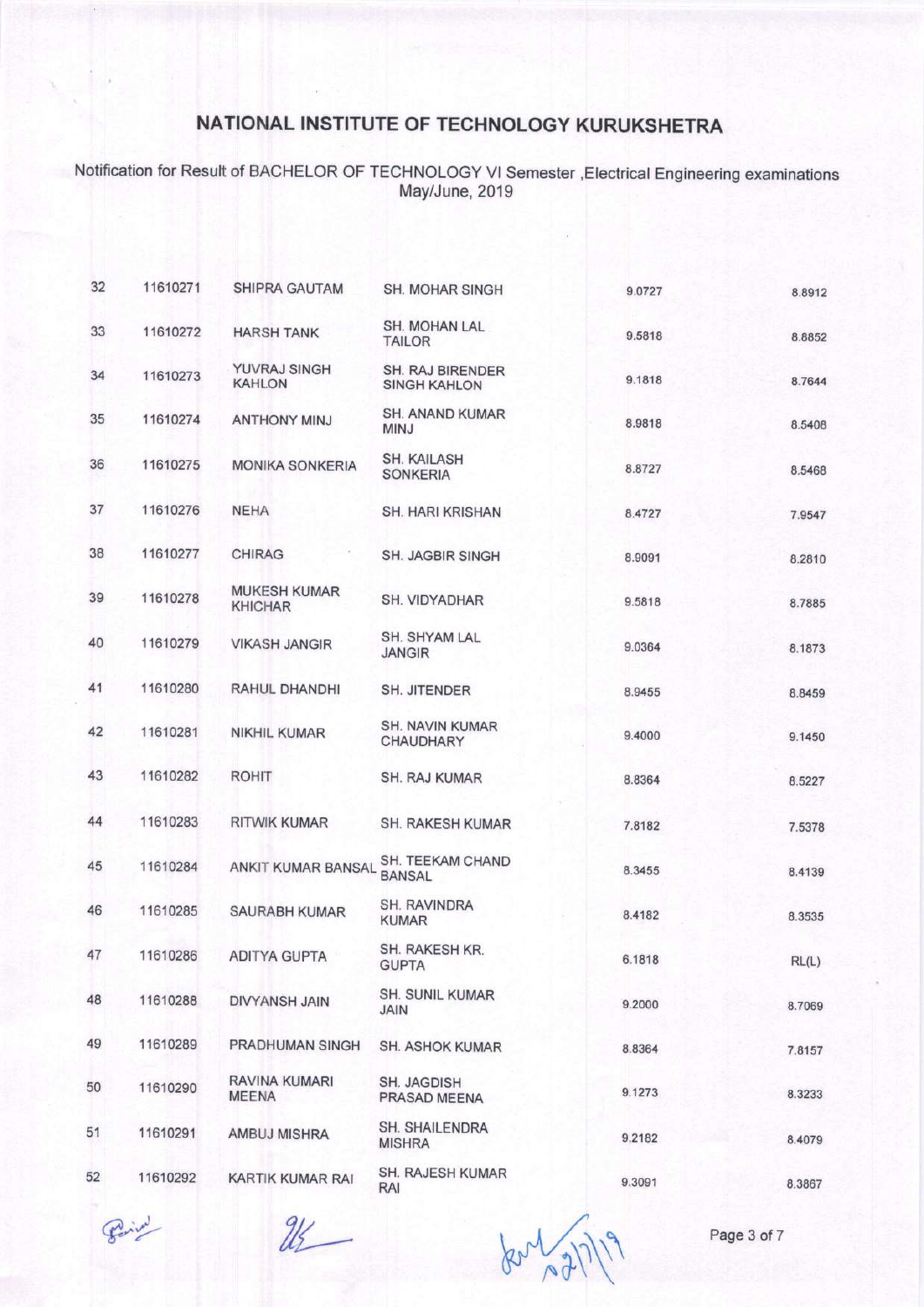Notification for Result of BACHELOR OF TECHNOLOGY Vl Semester ,Electrical Engineering examinations May/June,2019

| 53 | 11610293 | <b>KESHAV GUPTA</b>      | SH. PURSHOTAM<br><b>DAS GUPTA</b>       | 9.5455          | 8.2779  |
|----|----------|--------------------------|-----------------------------------------|-----------------|---------|
| 54 | 11610294 | <b>SHREYA GUPTA</b>      | <b>SH. RAJESH KUMAR</b><br><b>GUPTA</b> | 9.4182          | 8.7946  |
| 55 | 11610296 | <b>BRIJESH</b>           | SH. SANJAY                              | 9.8727          | 9.2054  |
| 56 | 11610297 | <b>VIKASH BURDAK</b>     | SH. JAGDISH<br><b>PRASAD</b>            | 7.9091          | 7.9456  |
| 57 | 11610298 | <b>UMESH KHANDELWAL</b>  | SH. RAJENDRA<br>KHANDELWAL              | 9.8727          | 9.3263  |
| 58 | 11610299 | <b>PUNEET</b>            | <b>SH. SATISH KUMAR</b>                 | 9.6182          | 9.0665  |
| 59 | 11610301 | <b>SAURABH SINGHAL</b>   | SH. MAHENDRA<br><b>KUMAR GUPTA</b>      | 8.6000          | 8.2870  |
| 60 | 11610302 | <b>VIJAY KUMAR DEWAT</b> | SH. GHEESA RAM<br><b>DEWAT</b>          | 6.7091          | 6.9184  |
| 61 | 11610303 | <b>VIKAS</b>             | SH. SURESH<br><b>KUMAR SONI</b>         | 7.0000          | RL(L)   |
| 62 | 11610304 | <b>ASHISH SANKHALA</b>   | SH. GOPAL LAL<br><b>SANKHALA</b>        | 7.6727          | 7.5015  |
| 63 | 11610305 | RAHUL KUMAR MEENA        | SH. MAKHAN LAL<br><b>MEENA</b>          | Re. ET-310(End) | RILLIAN |
| 64 | 11610310 | SANIDHYA JINDAL          | SH. SANDEEP<br><b>JINDAL</b>            | 6.1636          | RL(L)   |
| 65 | 11610311 | <b>REEMA</b>             | SH. OM PRAKASH                          | Re. ET-308(End) | RL(L)   |
| 66 | 11610312 | <b>PRIYANKA</b>          | SH. DHARMPAL<br>GARG                    | 9.4909          | RL(L)   |
| 67 | 11610313 | <b>DEVANSH TYAGI</b>     | <b>SH. VIRAJ TYAGI</b>                  | 9.0000          | 8.3142  |
| 68 | 11610314 | <b>VIKAS KUMAR</b>       | SH. GUNESHWAR<br>SAHU                   | 8.5818          | RL(L)   |
| 69 | 11610315 | <b>DIVIJ MOHAN</b>       | SH. PARMOD<br><b>KUMAR</b>              | 8.9091          | RL(L)   |
| 70 | 11610316 | PRAJVAL CHAUHAN          | <b>SH. HARISH KUMAR</b>                 | 6.6545          | RL(L)   |
| 71 | 11610317 | <b>VIVEK KUMAR</b>       | SH. RC AHIRWAR                          | 8.9091          | 7.9426  |
| 72 | 11610318 | <b>IMRAN ALAM</b>        | SH. MASIHUDDIN<br>ANSARI                | 8.9091          | RL(L)   |
| 73 | 11610320 | <b>KUMAR HARSHIT</b>     | SH. SANJAY KUMAR                        | 9.9273          | 9.4532  |

Faine"

 $2k$  for  $\frac{1}{2}$  Page 4 of 7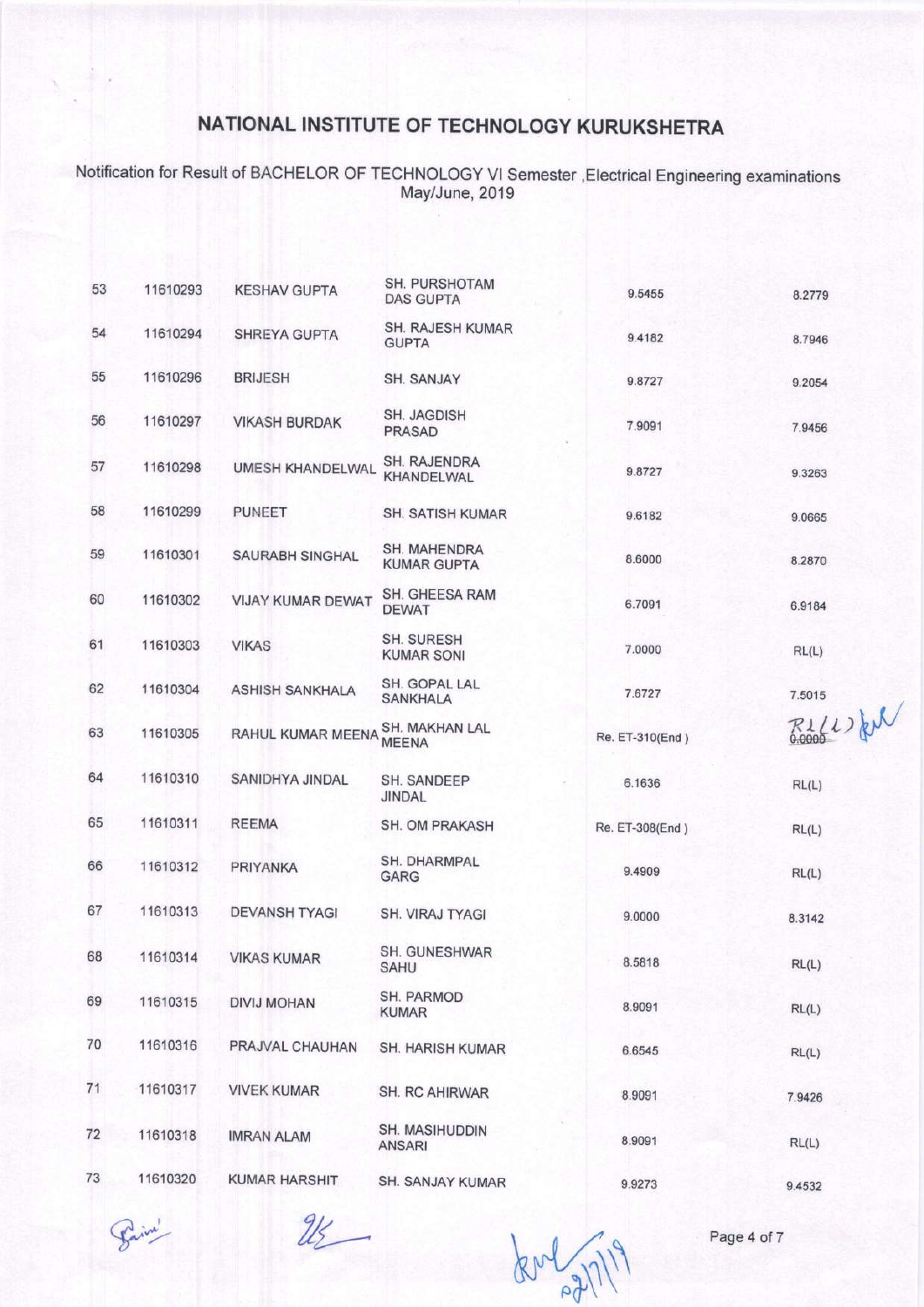Notification for Result of BACHELOR OF TECHNOLOGY Vl Semester,Electrical Engineering examinations May/June, 2019

| 74 | 11610321 | <b>NAVIN KUMAR</b>                  | <b>SH. SHIV SHANKAR</b><br><b>MALAKAR</b>    | Re. ET-308(End)                                                                                     | 0.0000 RILL ) |
|----|----------|-------------------------------------|----------------------------------------------|-----------------------------------------------------------------------------------------------------|---------------|
| 75 | 11610322 | <b>JATIN KUMAR</b>                  | SH. MUKESH<br><b>KUMAR</b>                   | 8.9455                                                                                              | 7.5559        |
| 76 | 11610323 | CHENNAMADHAVUNI<br>SRIRAJ           | SH.<br>CHENNAMADHAVUN<br><b>I VARAPRASAD</b> | 8.3091                                                                                              | 7.8973        |
| 77 | 11610324 | NAVDEEP                             | SH. MANOJ KUMAR                              | 7.6182                                                                                              | 6.9305        |
| 78 | 11610327 | <b>RIPUDAMAN SINGH</b>              | SH. GURPREET<br><b>SINGH</b>                 | 8.1273                                                                                              | RL(L)         |
| 79 | 11610328 | <b>MANMOHAN SINGH</b>               | SH. NARESH<br><b>KUMAR</b>                   | 6.1091                                                                                              | RL(L)         |
| 80 | 11610329 | <b>TANYA</b>                        | <b>SH. PARVEEN</b><br><b>KUMAR</b>           | Re. ET-302(Int + End ), ET-304(End ), ET-<br>306(End), ET-308(End), ET-310(End), ET-<br>$312$ (End) | RL(L)         |
| 81 | 11610330 | PROSEN DEY                          | SH. SUNIL DEY                                | 9.5091                                                                                              | 9.3535        |
| 82 | 11610331 | <b>HIMANSHU KUMAR</b>               | <b>SH. SANJEEV</b><br><b>KUMAR</b>           | 6.7091                                                                                              | 6.2749        |
| 83 | 11610332 | <b>SAURAV DAHIYA</b>                | <b>SH. KANWAR BHAN</b>                       | 7.2364                                                                                              | 7.4230        |
| 84 | 11610333 | AMAN AGGARWAL                       | SH. SUNDER LAL<br><b>AGGARWAL</b>            | 8.3636                                                                                              | RL(L)         |
| 85 | 11610334 | <b>AJEET KUMAR</b>                  | SH. RAMESH<br><b>KUMAR</b>                   | 9.1273                                                                                              | 8.7885        |
| 86 | 11610335 | <b>VANI</b>                         | SH. NAVEEN NARA                              | 9.1636                                                                                              | 8.1299        |
| 87 | 11610336 | <b>ADITYA</b>                       | SH. SHAM LAL                                 | 8.3636                                                                                              | 7.9275        |
| 88 | 11610337 | <b>ANIL KUMAR</b>                   | SH. MOHAN RAM<br><b>BISHNOI</b>              | 6.0364                                                                                              | RL(L)         |
| 89 | 11610338 | <b>TANISHQ KISHORE</b><br>CHAUDHARY | SH. KAMAL<br><b>KISHORE</b>                  | 7.2545                                                                                              | 6.6254        |
| 90 | 11610339 | <b>SAHIL</b>                        | <b>SH. PARVEEN</b>                           | 7.0909                                                                                              | 7.0846        |
| 91 | 11610340 | <b>SHAMBHU KUMAR</b>                | SH. NARAYAN<br><b>CHAUDHARY</b>              | 8.1636                                                                                              | 7.6284        |
| 92 | 11610341 | <b>NIKHIL NAGAR</b>                 | SH. HEMANT<br><b>NAGAR</b>                   | 8.8364                                                                                              | 7.7402        |
| 93 | 11610342 | YEMIREDDY JEEVAN<br>REDDY           | SH. YEMIREDDY<br>PRATAP REDDY                | 7.0909                                                                                              | 6.8218        |
| 94 | 11610346 | <b>SANDEEP KUMAR</b>                | SH. LALLOO<br>PRASAD                         | 9.2909                                                                                              | 9.0151        |

 $\frac{2}{\sqrt{2}}$  Page 5 of 7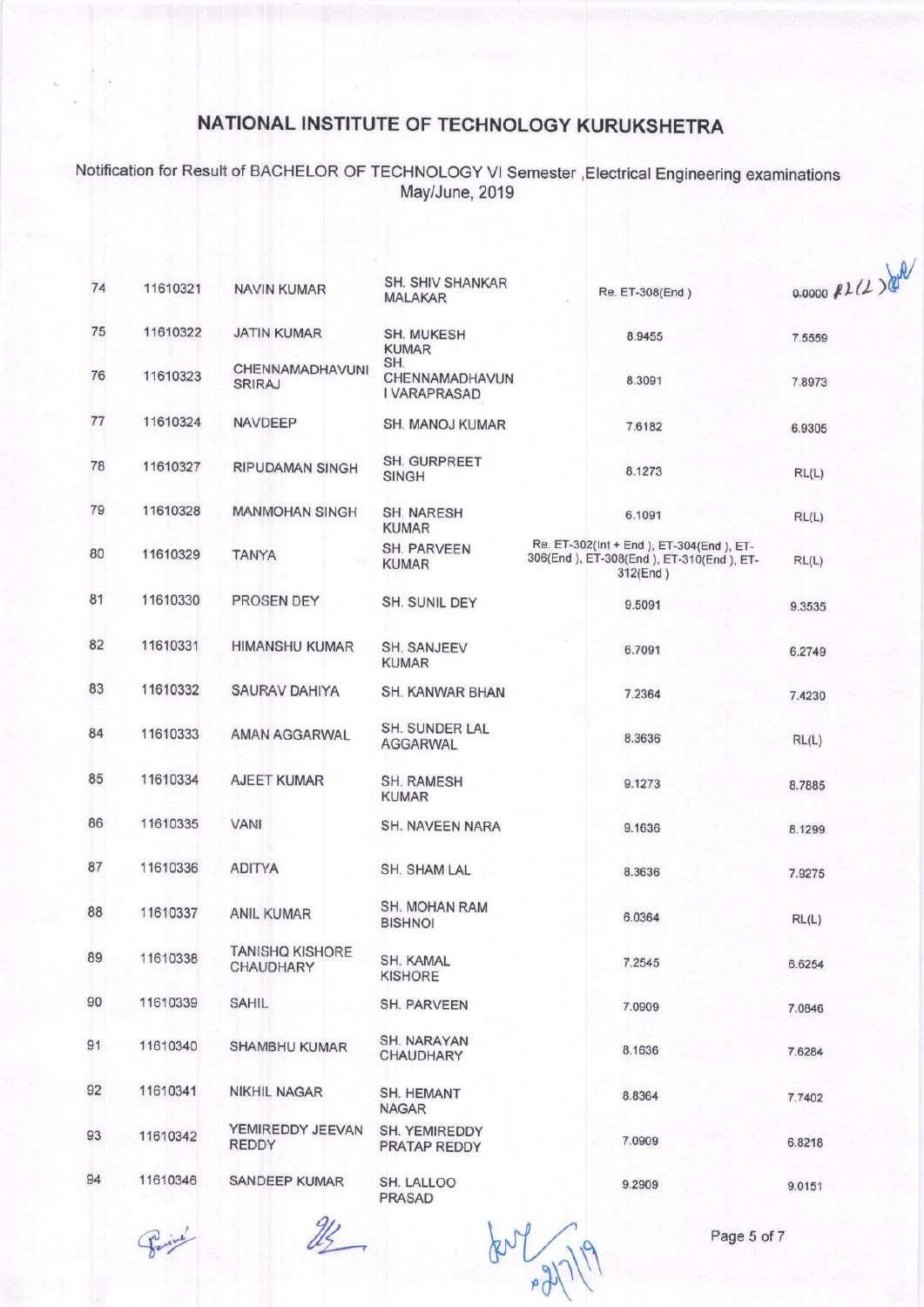Notification for Result of BACHELOR OF TECHNOLOGY Vl Semester,Electrical Engineering examinations May/June, 2019

| 95  | 11610347 | <b>DHEERAJ SOHU</b>                | <b>SH. JAI SINGH</b><br>SOHU            | Re. ET-302(Int + End ), ET-304(Int + End ), ET-<br>306(Int + End ), ET-308(Int + End ), ET-310(Int +<br>End ), ET-312(Int + End ), ET-314(Int + End ),<br>ET-316(Int + End), ET-318(Int + End), ET-<br>$320$ (Int + End)   | RL(L)  |
|-----|----------|------------------------------------|-----------------------------------------|----------------------------------------------------------------------------------------------------------------------------------------------------------------------------------------------------------------------------|--------|
| 96  | 11610348 | <b>KARTIK GOEL</b>                 | SH. SANDEEP GOEL                        | 9.2000                                                                                                                                                                                                                     | 8.6042 |
| 97  | 11610349 | AMIT KUMAR MEENA                   | SH. HARI KESH<br><b>MEENA</b>           | Re. ET-308(End)                                                                                                                                                                                                            | RL(L)  |
| 98  | 11610350 | <b>PANKAJ</b>                      | SH. BRAHMANAND                          | 8.0000                                                                                                                                                                                                                     | RL(L)  |
| 99  | 11610351 | <b>MANISH KUMAR</b>                | <b>SH. MURLI PRASAD</b><br><b>SINGH</b> | 9.0000                                                                                                                                                                                                                     | 8.4260 |
| 100 | 11610352 | <b>AKANSHA PATEL</b>               | SH. AJAY KUMAR<br>PATEL                 | 9.3818                                                                                                                                                                                                                     | 9.0453 |
| 101 | 11610353 | <b>GAUTAM SINGH</b>                | SH. DURGESH<br><b>SINGH</b>             | 9.3636                                                                                                                                                                                                                     | 9.0755 |
| 102 | 11610354 | <b>AYUSH KRISHNA</b>               | <b>SH. RAJEEV</b><br><b>KRISHNA</b>     | 8.4909                                                                                                                                                                                                                     | 8.2659 |
| 103 | 11610355 | RAHUL                              | SH. RAM NIWAS                           | 8.3273                                                                                                                                                                                                                     | 8.5801 |
| 104 | 11610356 | <b>LOK CHANDRA</b>                 | <b>SH. SUBHASH</b><br><b>CHANDRA</b>    | 7.2364                                                                                                                                                                                                                     | RL(L)  |
| 105 | 11610357 | RANJAN CHANDRA<br><b>BHARTI</b>    | SH. RAMESH<br><b>CHANDRA BHARTI</b>     | 8.7455                                                                                                                                                                                                                     | 8.2447 |
| 106 | 11610358 | <b>MACHERLA ROHIT</b>              | SH. MACHERLA<br>SRINIVASULU             | 8.8364                                                                                                                                                                                                                     | 8.1692 |
| 107 | 11610359 | DEEPAK MEENA                       | SH. BABU LAL<br><b>MEENA</b>            | 6.5091                                                                                                                                                                                                                     | 6.7523 |
| 108 | 11610360 | <b>SUSHIL KARWA</b>                | <b>SH. CHENARAM</b><br><b>KARWA</b>     | Re. ET-302(Int + End ), ET-304(Int + End ), ET-<br>306(Int + End ), ET-308(Int + End ), ET-310(Int +<br>End ), ET-312(Int + End ), ET-314(Int + End ),<br>ET-316(Int + End ), ET-318(Int + End ), ET-<br>$320$ (Int + End) | RL(L)  |
| 109 | 11610361 | <b>CHANDER MOHAN</b>               | SH. LAL CHAND                           | 8.5818                                                                                                                                                                                                                     | 8.2810 |
| 110 | 11610362 | <b>HARSHIT SRIVASTAVA</b>          | SH. MANOJ KUMAR<br><b>SRIVASTAVA</b>    | 8.5455                                                                                                                                                                                                                     | 8.5045 |
| 111 | 11610363 | <b>BURRI GOVARDHANA</b><br>REDDY   | SH. B. VENKATA<br><b>RAM REDDY</b>      | 9.5818                                                                                                                                                                                                                     | 8.8429 |
| 112 | 11610364 | <b>VIKAS SIHAG</b>                 | SH. VEDPAL SIHAG                        | 7.4727                                                                                                                                                                                                                     | 7.6073 |
| 113 | 11630005 | SYED FAIZUL HASAN                  | SH. SYED QAMARUL<br><b>HASAN</b>        | Re. ET-312(End)                                                                                                                                                                                                            | RL(L)  |
| 114 | 11630019 | SAJJAD HUSSAIN<br><b>GULISTANI</b> | SH.MOHAMMAD<br><b>DAWOOD</b>            | Re. ET-306(End), ET-312(Int)                                                                                                                                                                                               | RL(L)  |
|     |          |                                    |                                         |                                                                                                                                                                                                                            |        |

Rain

 $24-$ 

 $80^{111}$ 

Page 6 of 7